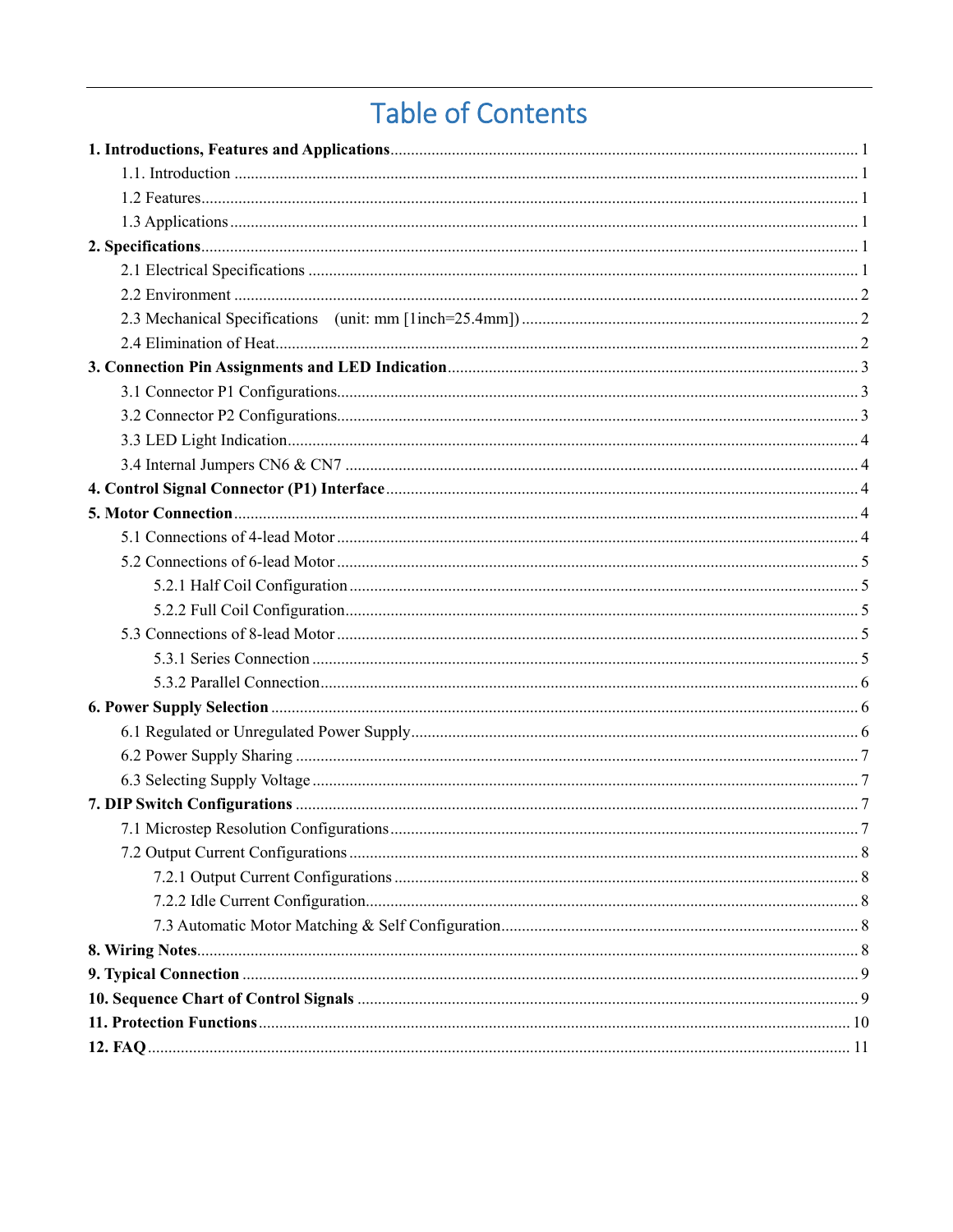## **1. Introductions, Features and Applications**

#### **1.1. Introduction**

The KL-8060E is a digital stepper drive with simple design and easy setup. By implementing Leadshine advanced stepper control technology, this stepper drive is able to power 2-phase and 4 phase stepper motors smoothly with optimal torque and low motor heating & noise. Its operating voltage is 18-80VAC or 24-110VDC and it can output up to 7.2A current. All the micro step and output current are done via DIP switches. Therefore, the KL-8060E are ideal choices for applications requiring simple step  $\&$  direction control of NEMA 23, 24, 34, and 42 stepper motors.

#### **1.2 Features**

- Anti-Resonance for optimal torque, smooth motion, low motor heating and noise
- Motor auto-identification and parameter auto-configuration for optimal torque from wide-range motors
- Step & direction (PUL/DIR) and CW/CCW (via internal jumper set) control. Step & direction by default
- Multi-Stepping for smooth motor movement
- Opto Isolation for input control signals
- Input voltage 18-80VAC or 24-110VDC
- 16 selectable micro-step resolutions of 400-51,200 via DIP switches
- $\bullet$  8 selectable output current settings of 2.4 7.2A via DIP switches
- Soft-start with no "jump" when powered on
- Pulse input frequency up to 200 KHz. TTL compatible and optically isolated inputs
- Automatic idle-current reduction
- Protections for over-voltage and over-current

#### **1.3 Applications**

The KL-8060E stepper drive are designed to power 2 phase  $(1.8^{\circ})$  or 4-phase  $(0.9^{\circ})$  NEMA 23, 24, 34, and 42 hybrid stepper motors. It can be easily adopted in many industries (CNC, medical, automation, packaging...), such as X-Y tables, engraving machines, labeling machines, mills, plasma, laser cutters, pick and place devices, and so on. Its excellent performance, simple design, and easy setup make it ideal for many step  $\&$  direction control type applications.

### **2. Specifications**

#### **2.1 Electrical Specifications**

|                                | <b>DMA860E</b> |                          |     |              |  |
|--------------------------------|----------------|--------------------------|-----|--------------|--|
| Parameters                     | Min            | Typical                  | Max | Unit         |  |
| <b>Output Current</b>          | 2.4            |                          | 7.2 | $\mathbf{A}$ |  |
| <b>Supply Voltage</b>          | 18             | $36 - 70$                | 80  | <b>VAC</b>   |  |
|                                | 24             | $50 - 90$                | 110 | <b>VDC</b>   |  |
| Logic signal current           |                | 10                       | 16  | mA           |  |
| Pulse input frequency          | $\theta$       | $\overline{\phantom{0}}$ | 200 | kHz          |  |
| Minimal Pulse Width            | 2.5            |                          | ۰   | $\mu S$      |  |
| <b>Minimal Direction Setup</b> | 5.0            |                          |     | $\mu$ S      |  |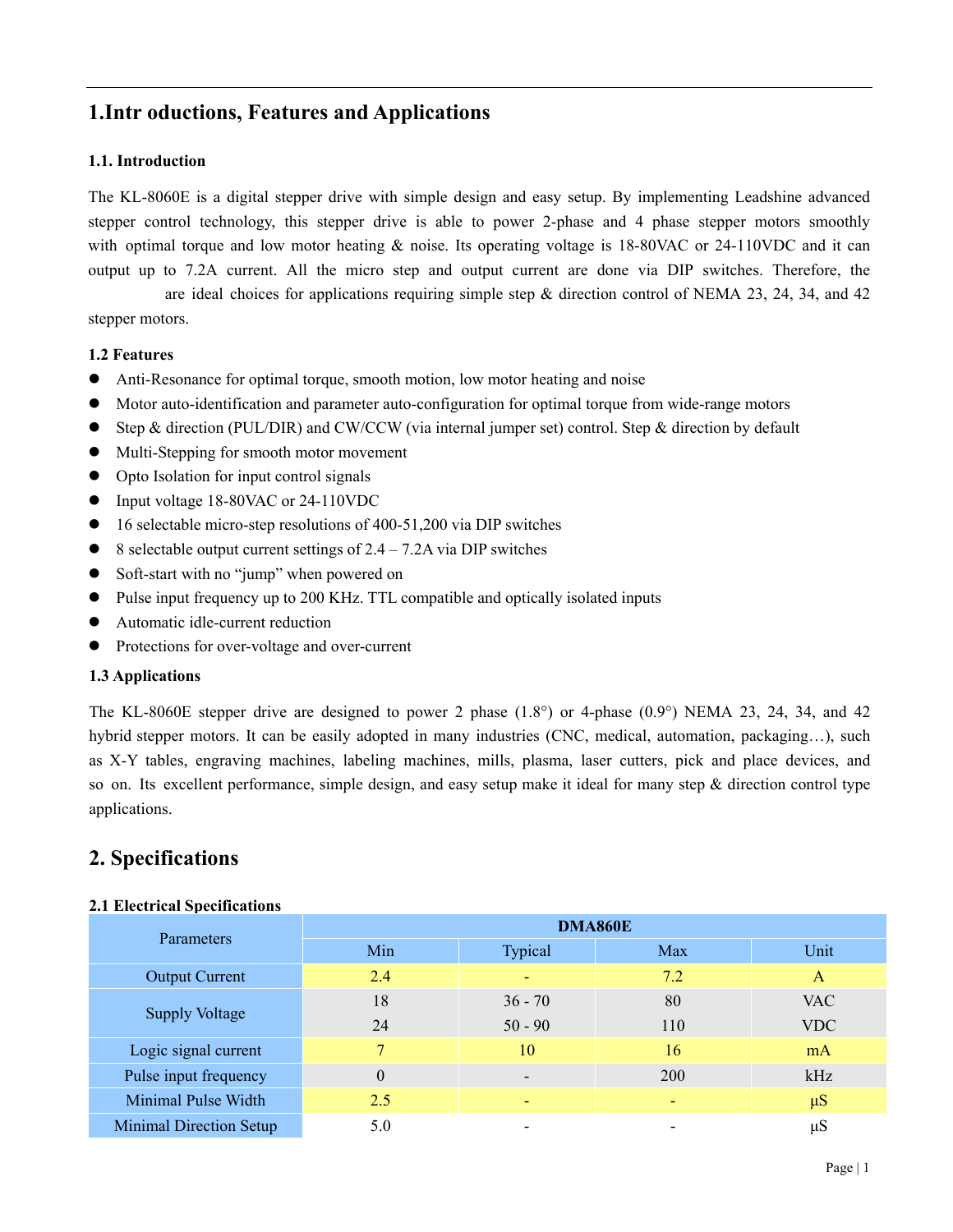| чісе | 500 | <b>MS</b> |
|------|-----|-----------|
|      |     |           |

#### **2.2 Environment**

| Cooling                      | Natural Cooling or Forced cooling              |                                         |  |
|------------------------------|------------------------------------------------|-----------------------------------------|--|
| <b>Operating Environment</b> | Environment                                    | Avoid dust, oil fog and corrosive gases |  |
|                              | <b>Ambient Temperature</b>                     | $0^{\circ}$ C = 65°C (32°F - 149°F)     |  |
|                              | Humidity                                       | $40\%RH - 90\%RH$                       |  |
|                              | <b>Operating Temperature</b>                   | $0^{\circ}$ C = 50°C (32°F - 122°F)     |  |
|                              | Vibration                                      | $10-50Hz/0.15mm$                        |  |
| <b>Storage Temperature</b>   | $-20^{\circ}$ C $-65^{\circ}$ C (-4°F - 149°F) |                                         |  |
| Weight                       | Approx. 510g (1.13 lbs)                        |                                         |  |

#### **2.3 Mechanical Specifications (unit: mm [1inch=25.4mm])**





#### **Side mounting recommended for better heat dissipation**

#### **2.4 Elimination of Heat**

- $\bullet$  KL-8060E reliable working temperature should be < 60 $\degree$ C (140 $\degree$ F)
- It is recommended to use automatic idle-current mode to reduce motor heating. That means set the SW4 pin of DIP switch at "OFF" position.
- It is recommended to mount the drive vertically to maximize heat sink area. Use forced cooling method to cool if necessary.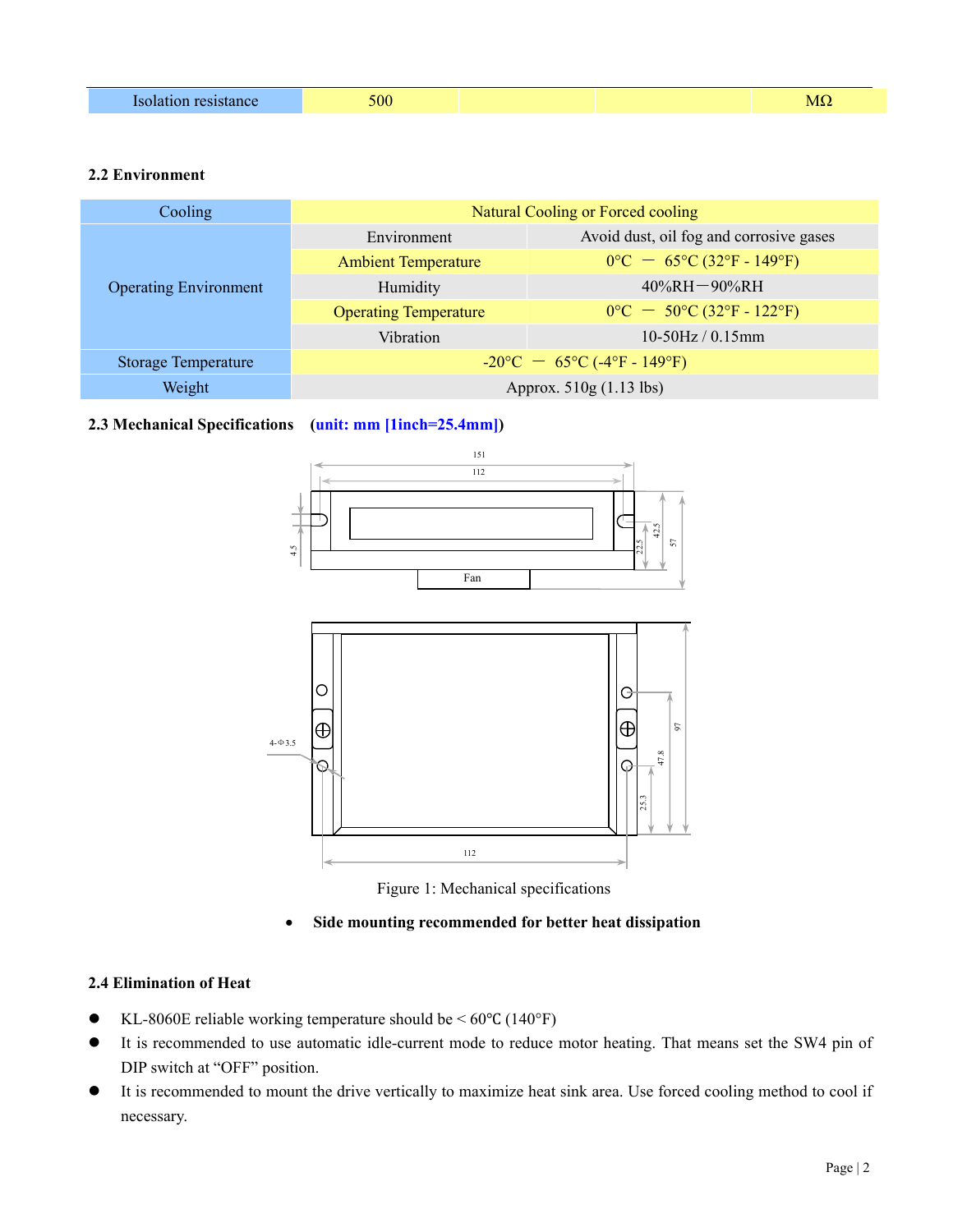# **3. Connection Pin Assignments and LED Indication**



The KL-8060E has two connector blocks P1&P2 (see above picture). P1 is for control signals connections, and P2 is for power and motor connections. The following tables are brief descriptions of the two connectors. More detailed descriptions of the pins and related issues are presented in section 4, 5, 9.

#### **3.1 Connector P1 Configurations**

| <b>Pin Function</b> | <b>Details</b>                                                                                                                                                                                                                                                                                         |  |
|---------------------|--------------------------------------------------------------------------------------------------------------------------------------------------------------------------------------------------------------------------------------------------------------------------------------------------------|--|
| $PUL+$              | Pulse signal: Pulse active at rising edge; 4-5V when PUL-HIGH, 0-0.5V when PUL-LOW.<br>Minimal pulse width of 2.5 µs. Add a resistor for current-limiting at $+12V$ or $+24V$ input logic                                                                                                              |  |
| PUL-                | voltage (1K for $+12V$ , 2k for $+24V$ ). The same as DIR and ENA signals.                                                                                                                                                                                                                             |  |
| DIR+                | DIR signal: This signal has low/high voltage levels to represent two directions of motor rotation.<br>4-5V when DIR-HIGH, 0-0.5V when DIR-LOW. Minimal direction setup time of 5us. Swapping<br>the connection of two wires of a coil (e.g. $A+$ and $A-$ ) to the drive will reverse motor direction. |  |
| DIR-                |                                                                                                                                                                                                                                                                                                        |  |
| $ENA+$              | Enable signal: This signal is used for enabling/disabling the drive. High level $+5V$ (NPN control<br>signal, PNP and Differential control signals are on the contrary, namely Low level for enabling)                                                                                                 |  |
| ENA-                | for enabling the drive and low level for disabling the drive. By default it is left<br><b>UNCONNECTED (ENABLED).</b>                                                                                                                                                                                   |  |
|                     |                                                                                                                                                                                                                                                                                                        |  |

**!**<br> **Notes:** (1) shielding control signal wires is suggested; (2) To avoid interference, don't tie pulse and direction control signal wires together

#### **3.2 Connector P2 Configurations**

| <b>Pin Function</b> | Details                                                                             |  |
|---------------------|-------------------------------------------------------------------------------------|--|
| $A^+$ , $A^-$       | Motor Phase A connections. Connect motor A+ wire to A+ Pin; motor A- wire to A-     |  |
| $B^+, B^-$          | Motor Phase B connections. Connect motor $B+$ wire to $B+$ Pin; motor B- wire to B- |  |
| AC                  |                                                                                     |  |
| AC.                 | Power supply input. 18~80VAC or 24-100 VDC; No polarity                             |  |

**! Warning Warning:** Don't plug or unplug the P2 terminal block to avoid drive damage or injury when DM542E is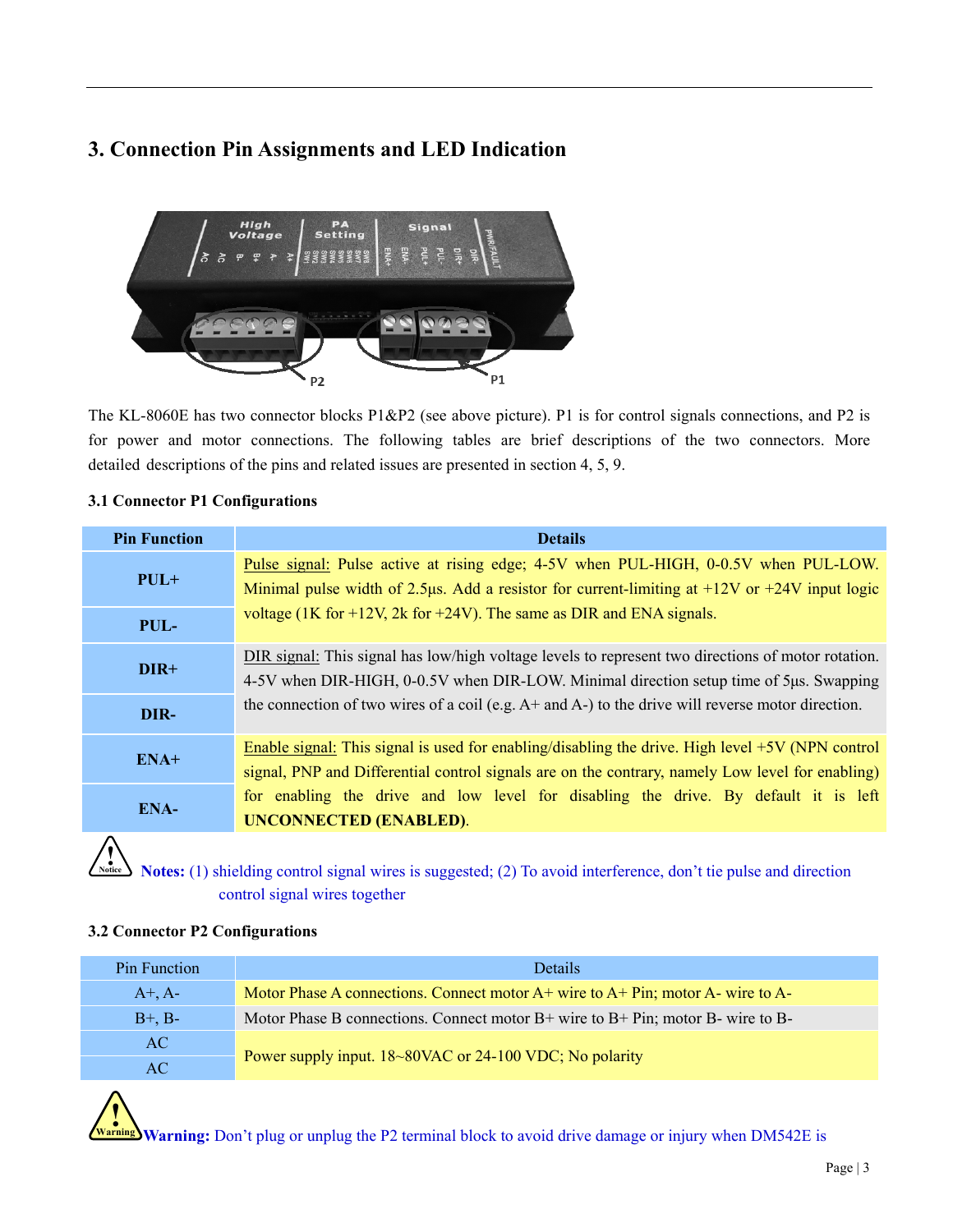#### powered on.

#### **3.3 LED Light Indication**

There are two LED lights for KL-8060E. The GREEN one is the power indicator. The RED one is a protection indicator which will flash 1-4 times in a 3-second period, when protection enabled for a KL-8060E. Different number of flashes indicates different protection type (read section 11 for detail).

#### **3.4 Internal Jumpers CN6 & CN7**

There are two internal jumper CN6 and CN7. The CN6 is for turning on/off micro-stepping and the CN7 is for control type selection.

| Jumper          | Open                     |                   | <b>Shorted</b>     |
|-----------------|--------------------------|-------------------|--------------------|
| CN <sub>6</sub> | Step & Direction Control | (factory setting) | CW/CCW             |
| CN7             | Micro-stepping ON        | (factory setting) | Micro-stepping OFF |

# **4. Control Signal Connector (P1) Interface**

The KL-8060E can accept differential and single-ended inputs (including open-collector and PNP output). The DMA860E has 3 optically isolated logic inputs which are located on connector P1 to accept line drive control signals. These inputs are isolated to minimize or eliminate electrical noises coupled with the drive control signals. Recommend using line drive control signals to increase noise immunity for the drive in interference environments. In the following figures, connections to open-collector and PNP signals are illustrated.



Figure 2 Connections to open-collector signal Figure 3 Connections to PNP signal (common-anode) (common-cathode)



### **5. Motor Connection**

The KL-8060E can drive 2-phase and 4-pahse bipolar hybrid stepper motors with 4, 6, or 8 wires.

#### **5.1 Connections of 4-lead Motor**

The 4 lead motors are the least flexible and easy to connect. And the Speed – torque of motor depends on winding inductance. The output current from drive that is multiply the specified phase current by 1.4 to determine the peak output current.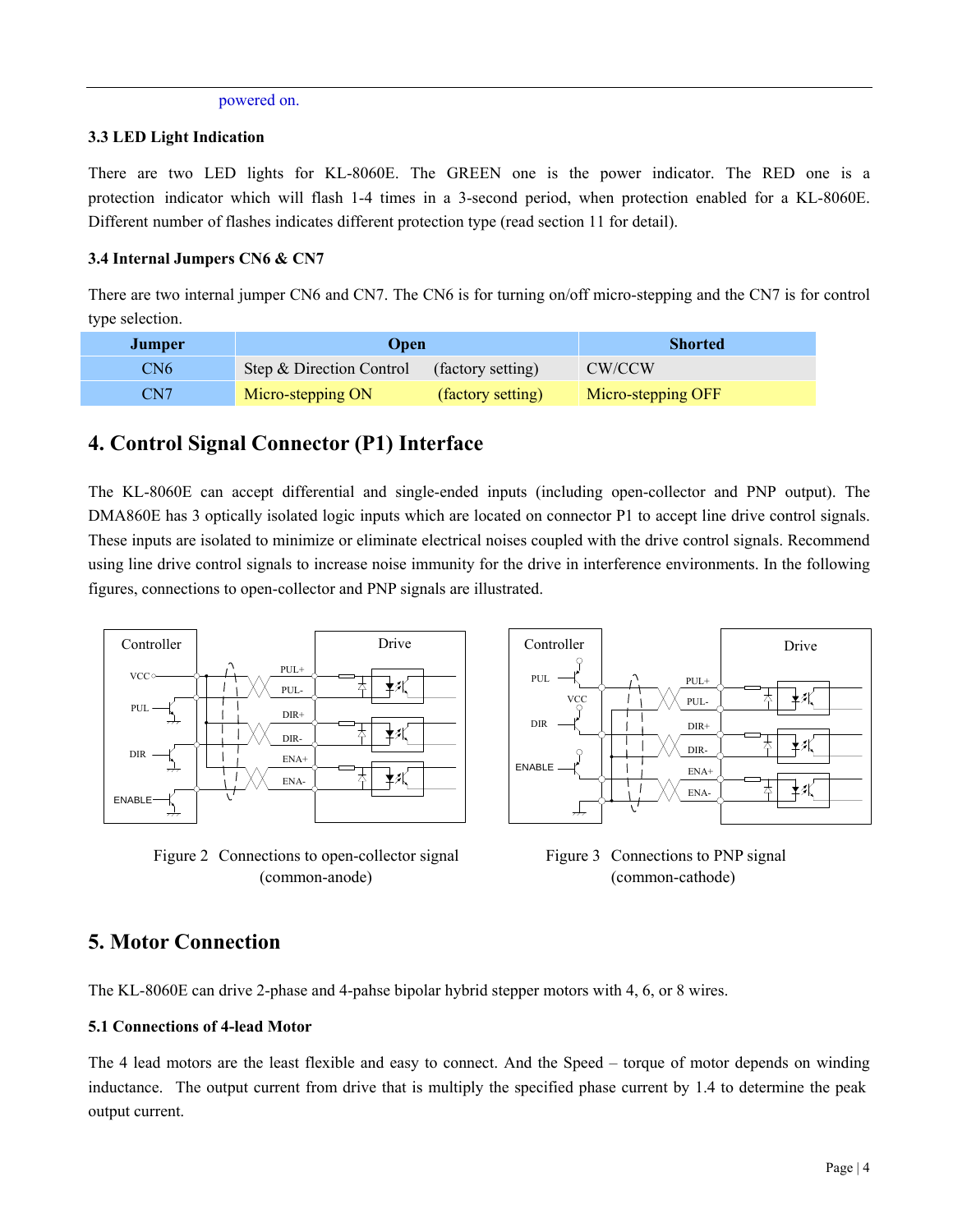

Figure 4: 4-lead Motor Connections

#### **5.2 Connections of 6-lead Motor**

Like 8 lead stepping motors, 6 lead motors have two configurations available for high speed or high torque operations. The higher speed configuration, or half coil, is described, because it uses one half of the motor's inductor windings. The higher torque configuration, or full coil, uses the full coil windings.

#### 5.2.1 Half Coil Configuration

As previously stated, the half coil configuration uses 50% of the motor phase windings. This gives lower inductance, hence, lower torque output. Like the parallel connection of 8 lead motor, the torque output will be more stable at higher speeds. This configuration is also referred to as half chopper. In setting the drive output current multiply the specified per phase (or unipolar) current rating by 1.4 to determine the peak output current.



Figure 5: 6-lead motor half coil (higher speed) connections

#### 5.2.2 Full Coil Configuration

The full coil configuration on a six lead motor should be used in applications where higher torque at lower speed is desired. This configuration is also referred to as full copper. In full coil mode, the motors should be run at only 70% of their rated current to prevent overheating.



Figure 6: 6-lead motor full coil (higher torque) connections

#### **5.3 Connections of 8-lead Motor**

8 lead motors offer a high degree of flexibility to the system designer in that they may be connected in series or parallel, thus satisfying a wide range of applications.

#### 5.3.1 Series Connection

A series motor configuration would typically be used in applications where a higher torque at lower speed is required.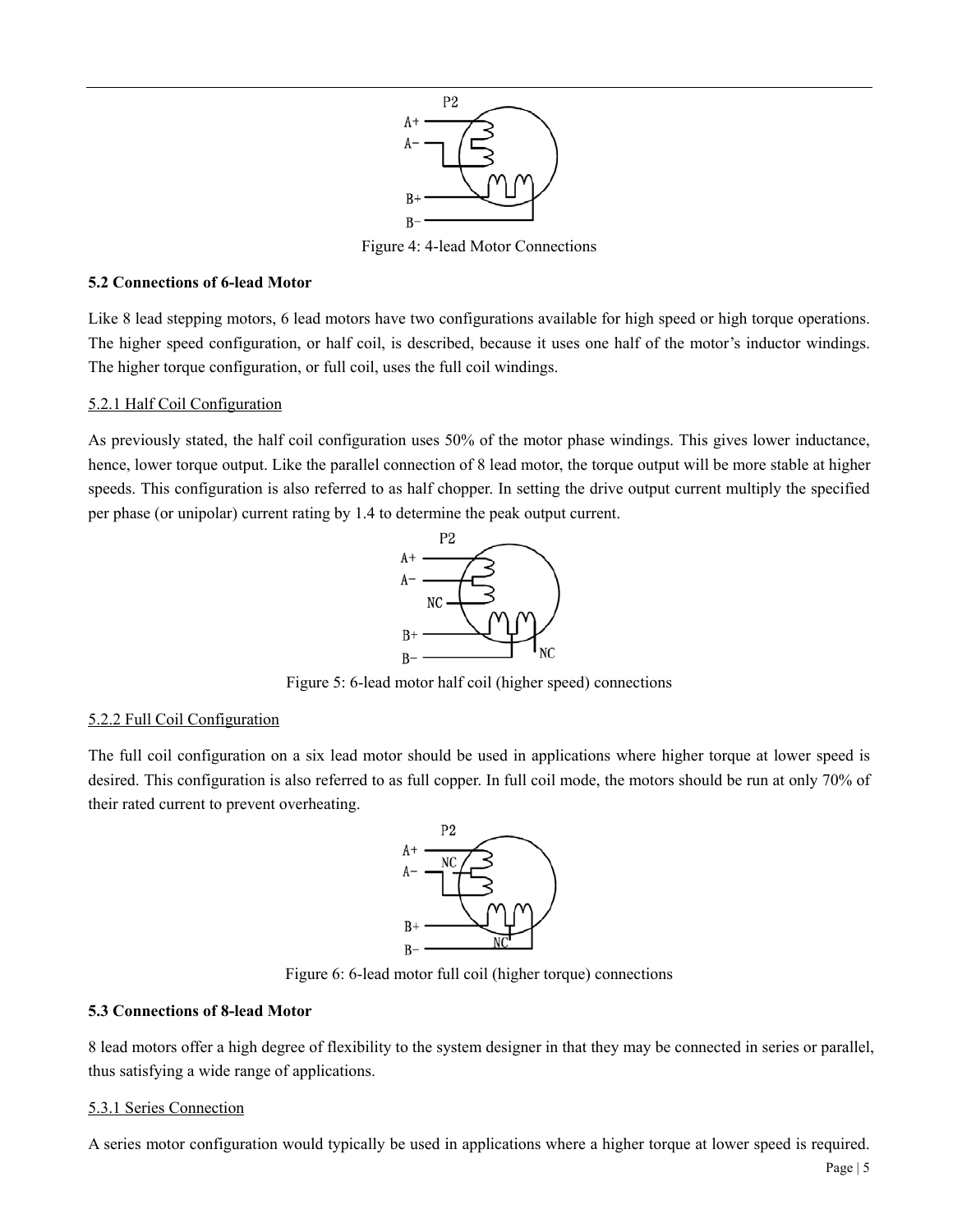Because this configuration has the most inductance, the performance will start to degrade at higher speed. In series mode, the motors should also be run at only 70% of their rated current to prevent overheating.



Figure 7: 8-lead motor series connections

#### 5.3.2 Parallel Connection

An 8 lead motor in a parallel configuration offers a more stable, but lower torque at lower speeds. But because of the lower inductance, there will be higher torque at higher speeds. Multiply the per-phase (or unipolar) current rating by 1.96, or the bipolar current rating by 1.4, to determine the peak output current.



Figure 8: 8-lead motor parallel connections

### **6. Power Supply Selection**

The KL-8060E can power medium and large size stepping motors (frame size from NEMA 23 to 42) made by Leadshine or other motor manufacturers. To get good driving performances, it is important to select supply voltage and output current properly. Generally speaking, supply voltage determines the high speed performance of the motor, while output current determines the output torque of the driven motor (particularly at lower speed). Higher supply voltage will allow higher motor speed to be achieved, at the price of more noise and heating. If the motion speed requirement is low, it's better to use lower supply voltage to decrease noise, heating and improve reliability.

#### **6.1 Regulated or Unregulated Power Supply**

Both regulated and unregulated power supplies can be used to supply the drive. However, unregulated power supplies are preferred due to their ability to withstand current surge and fast response for current change. If you prefer to a regulated power supply, it is suggested to choose such a power supply specially designed for stepper/servo controls such as Leadshine RPS series (http://www.leadshine.com/producttypes.aspx?producttype=regulated-switching). Or, in the case when only normal switching power supplies are available, it is important to use "OVERSIZE" high current output rating power supplies (for example, using a 4A power supply for 3A stepper motor) to avoid problems such as current clamp. On the other hand, if unregulated supply is used, one may use a power supply of lower current rating than that of motor (typically  $50\% \sim 70\%$  of motor current). The reason is that the drive draws current from the power supply capacitor of the unregulated supply only during the ON duration of the PWM cycle, but not during the OFF duration. Therefore, the average current withdrawn from power supply is considerably less than motor current. For example, two 3A motors can be well supplied by one power supply of 4A rating.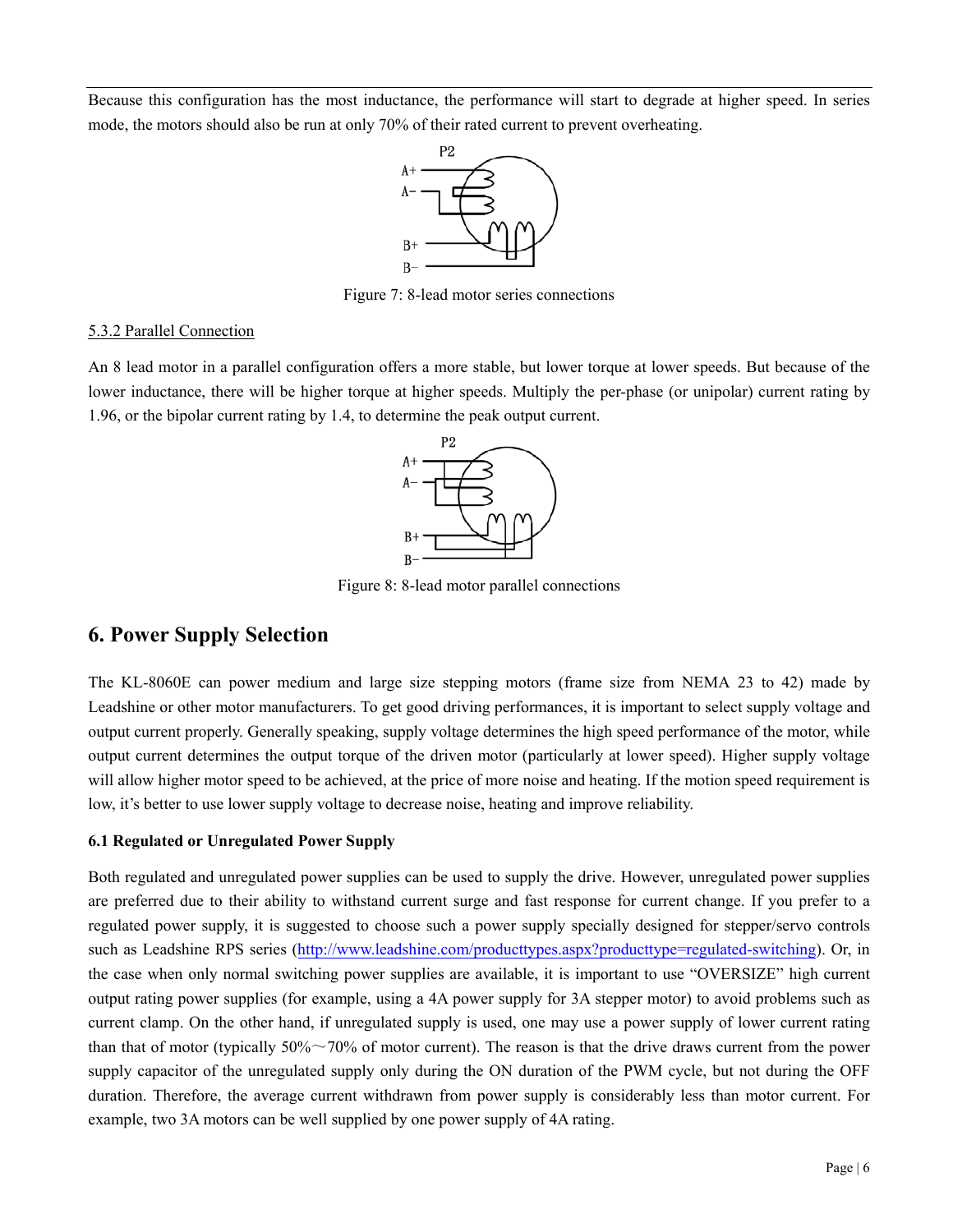#### **6.2 Power Supply Sharing**

Multiple KL-8060E drives can share one power supply to reduce cost, if that power supply has enough power capacity. To avoid cross interference, connect each stepper drive directly to the shared power supply separately. To avoid cross interference, DO NOT daisy-chain connect the power supply input pins of the Drivers. Instead connect them to power supply separately.

#### **6.3 Selecting Supply Voltage**

The KL-8060E is designed to operate within 18 - 80VAC or 24-110VDC voltage input. When selecting a power supply, besides voltage from the power supply power line voltage fluctuation and back EMF voltage generated during motor deceleration needs also to be taken into account. Please make sure leaving enough room for power line voltage fluctuation and back-EMF voltage charge back.

Higher supply voltage can increase motor torque at higher speeds, thus helpful for avoiding losing steps. However, higher voltage may cause bigger motor vibration at lower speed, and it may also cause over-voltage protection or even drive damage. Therefore, it is suggested to choose only sufficiently high supply voltage for intended applications.

# **7. DIP Switch Configurations**

This drive uses an 8-bit DIP switch to set microstep resolution, and motor operating current, as shown below:



#### **7.1 Microstep Resolution Configurations**

Microstep resolution is set by SW5, 6, 7, 8 of the DIP switches as shown in the following table:

| <b>Microstep</b> | Steps/rev.(for 1.8°motor) | SW <sub>5</sub> | SW <sub>6</sub> | SW7        | SW <sub>8</sub> |
|------------------|---------------------------|-----------------|-----------------|------------|-----------------|
| $\overline{2}$   | 400                       | ON              | ON              | ON         | ON              |
| $\overline{4}$   | 800                       | <b>OFF</b>      | ON              | ON         | ON              |
| 8                | 1600                      | ON              | <b>OFF</b>      | ON         | ON              |
| 16               | 3200                      | <b>OFF</b>      | <b>OFF</b>      | ON         | ON              |
| 32               | 6400                      | ON              | ON              | <b>OFF</b> | ON              |
| 64               | 12800                     | <b>OFF</b>      | ON              | <b>OFF</b> | ON              |
| 128              | 25600                     | ON              | <b>OFF</b>      | <b>OFF</b> | ON              |
| 256              | 51200                     | <b>OFF</b>      | <b>OFF</b>      | <b>OFF</b> | <b>OFF</b>      |
| 5                | 1000                      | ON              | ON              | ON         | <b>OFF</b>      |
| 10               | 2000                      | <b>OFF</b>      | ON              | ON         | <b>OFF</b>      |
| 20               | 4000                      | ON              | <b>OFF</b>      | ON         | <b>OFF</b>      |
| 25               | 5000                      | <b>OFF</b>      | <b>OFF</b>      | ON         | <b>OFF</b>      |
| 40               | 8000                      | ON              | ON              | <b>OFF</b> | <b>OFF</b>      |
| 50               | 10000                     | <b>OFF</b>      | ON              | <b>OFF</b> | <b>OFF</b>      |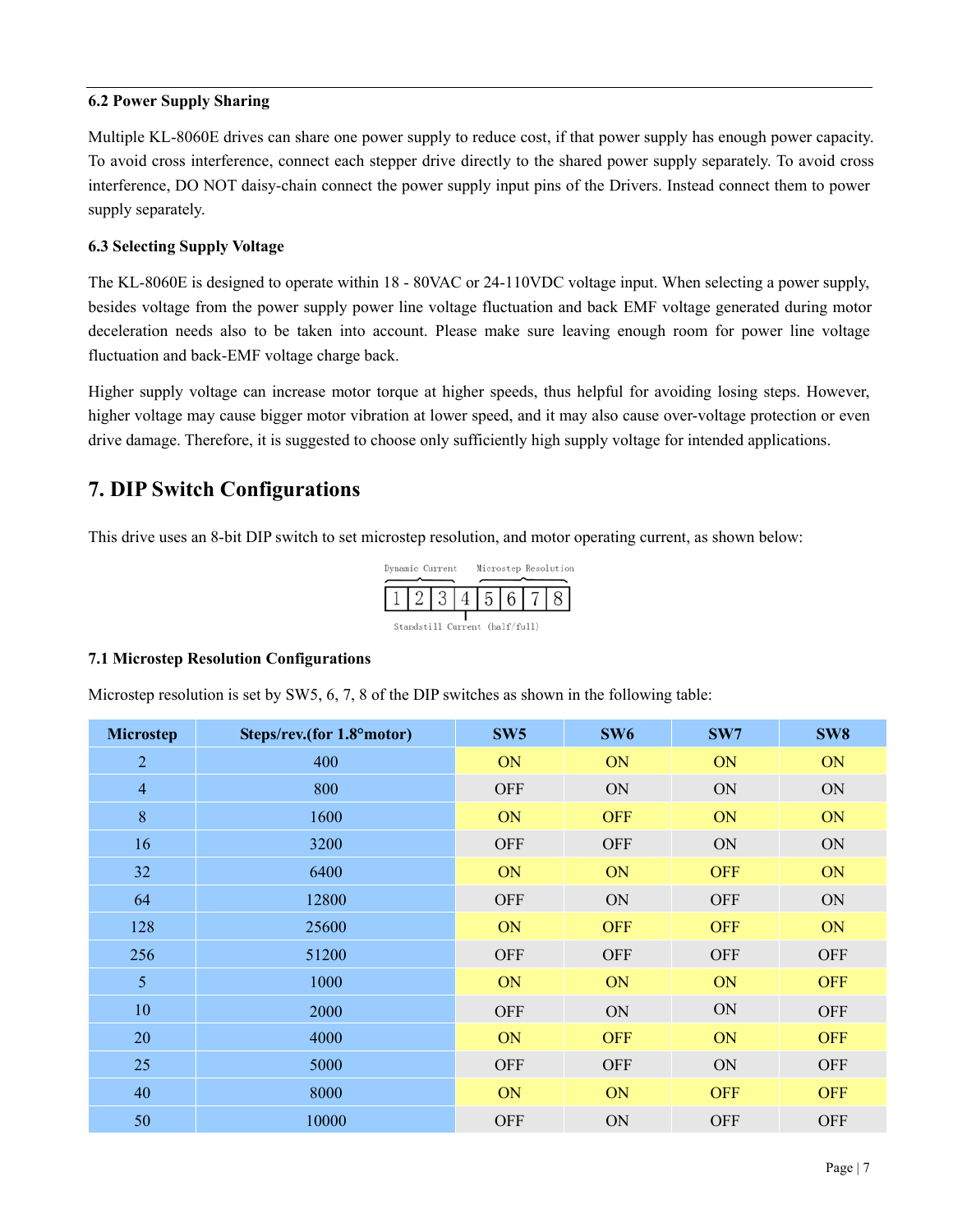| 100 | $\sim$ 0.0 $\sim$ | ٦N.<br>◡ |  | $\sqrt{\text{E}}\Gamma$ |
|-----|-------------------|----------|--|-------------------------|
|     |                   |          |  |                         |

#### **7.2 Output Current Configurations**

For a given motor, higher drive current will make the motor to output more torque, but at the same time causes more heating in the motor and drive. Therefore, output current is generally set to be such that the motor will not overheat for long time operation. Since parallel and serial connections of motor coils will significantly change resulting inductance and resistance, it is therefore important to set drive output current depending on motor phase current, motor leads and connection methods. Phase current rating supplied by motor manufacturer is important in selecting drive current, however the selection also depends on leads and connections.

The first three bits (SW1, 2, 3) of the DIP switch are used to set the dynamic current. Select a setting closest to your motor's required current.

| <b>Peak Current</b> | <b>RMS Current</b> | SW1        | SW2        | SW3        |
|---------------------|--------------------|------------|------------|------------|
| 2.40A               | 1.70A              | <b>ON</b>  | <b>ON</b>  | <b>ON</b>  |
| 3.08A               | 2.18A              | <b>OFF</b> | <b>ON</b>  | ON         |
| 3.77A               | 2.67A              | <b>ON</b>  | <b>OFF</b> | <b>ON</b>  |
| 4.45A               | 3.15A              | <b>OFF</b> | <b>OFF</b> | ON         |
| 5.14A               | 3.64A              | <b>ON</b>  | <b>ON</b>  | <b>OFF</b> |
| 5.83A               | 4.12A              | <b>OFF</b> | <b>ON</b>  | <b>OFF</b> |
| 6.52A               | 4.61A              | <b>ON</b>  | <b>OFF</b> | <b>OFF</b> |
| 7.20A               | 5.09A              | <b>OFF</b> | <b>OFF</b> | <b>OFF</b> |

#### 7.2.1 Output Current Configurations

**Notes:** Due to motor inductance, the actual current in the coil may be smaller than the dynamic current setting, particularly under high speed condition.

#### 7.2.2 Idle Current Configuration

SW4 is used to set motor idle current percentage. At OFF position it means the standstill current is set to be 50% of the selected output current. At ON position it means standstill current is set to be the same as the selected dynamic current.

The current automatically reduced to 50% of the selected dynamic current 0.4 second after the last pulse.

#### **7.3 Automatic Motor Matching & Self Configuration**

When powered on a KL-8060E will automatically configure itself with the best settings to match the driven stepper motor for optimal performance. No action is needed.

# **8. Wiring Notes**

- In order to improve anti-interference performance of the drive, it is recommended to use twisted pair shield cable.
- To prevent noise incurred in PUL/DIR signal, pulse/direction signal wires and motor wires should not be tied up together. It is better to separate them by at least 10 cm, otherwise the disturbing signals generated by motor will easily disturb pulse direction signals, causing motor position error, system instability and other failures.
- If only one power supply serves multiple KL-8060E drives, separately connecting the drives to the power supply is recommended instead of daisy-chaining.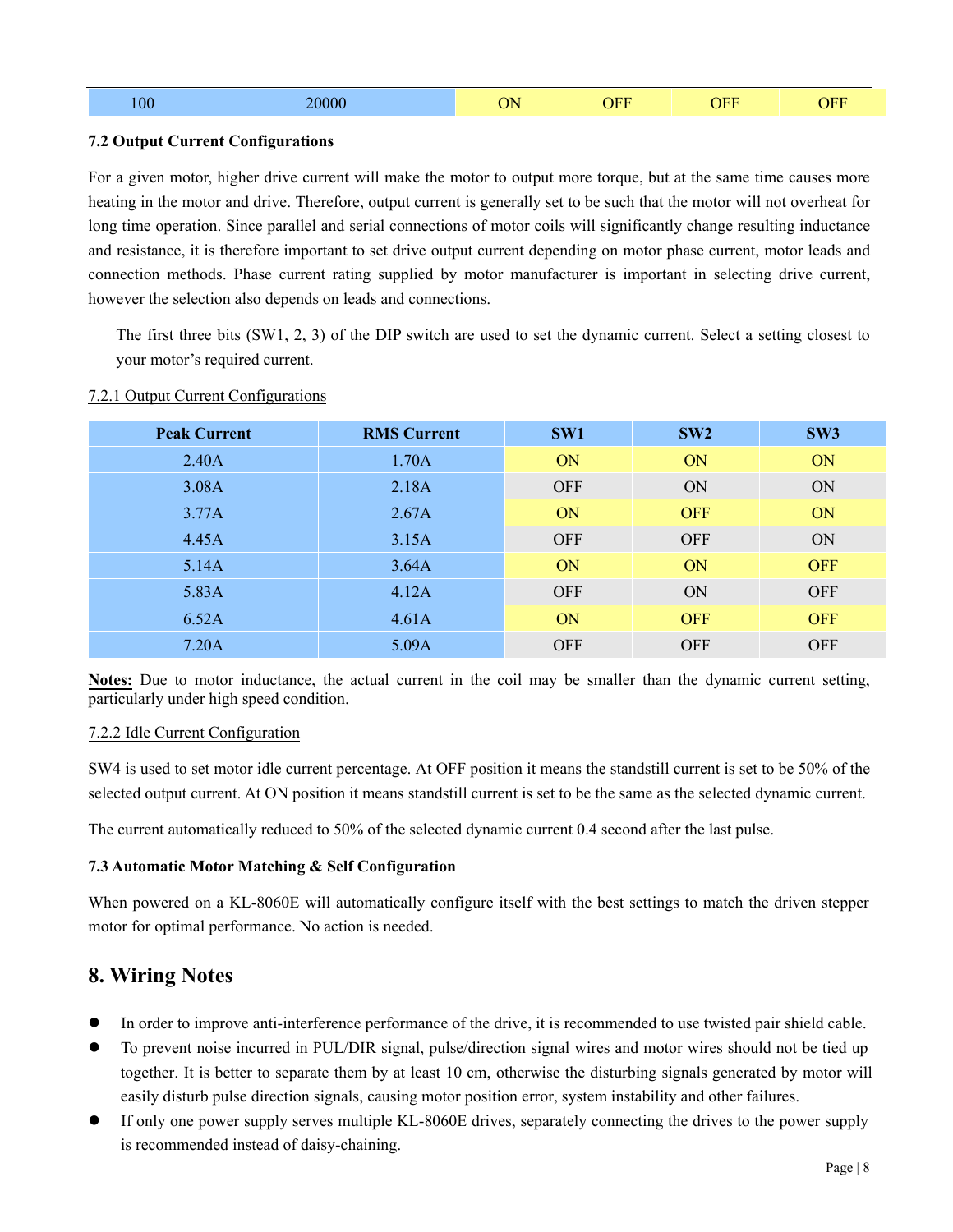It is prohibited to pull and plug connector P2 while the drive is powered ON, because there is high current flowing through motor coils (even when motor is at standstill). Pulling or plugging connector P2 with power on will cause extremely high back-EMF voltage surge, which may damage the drive.

# **9. Typical Connection**

A complete stepping system should include stepping motor, stepping drive, power supply and controller (pulse generator). A typical connection is shown as figure 9.



Figure 9: Typical connection

# **10. Sequence Chart of Control Signals**

In order to avoid some fault operations and deviations, PUL, DIR and ENA should abide by some rules, shown as following diagram:



Figure 10: Sequence chart of control signals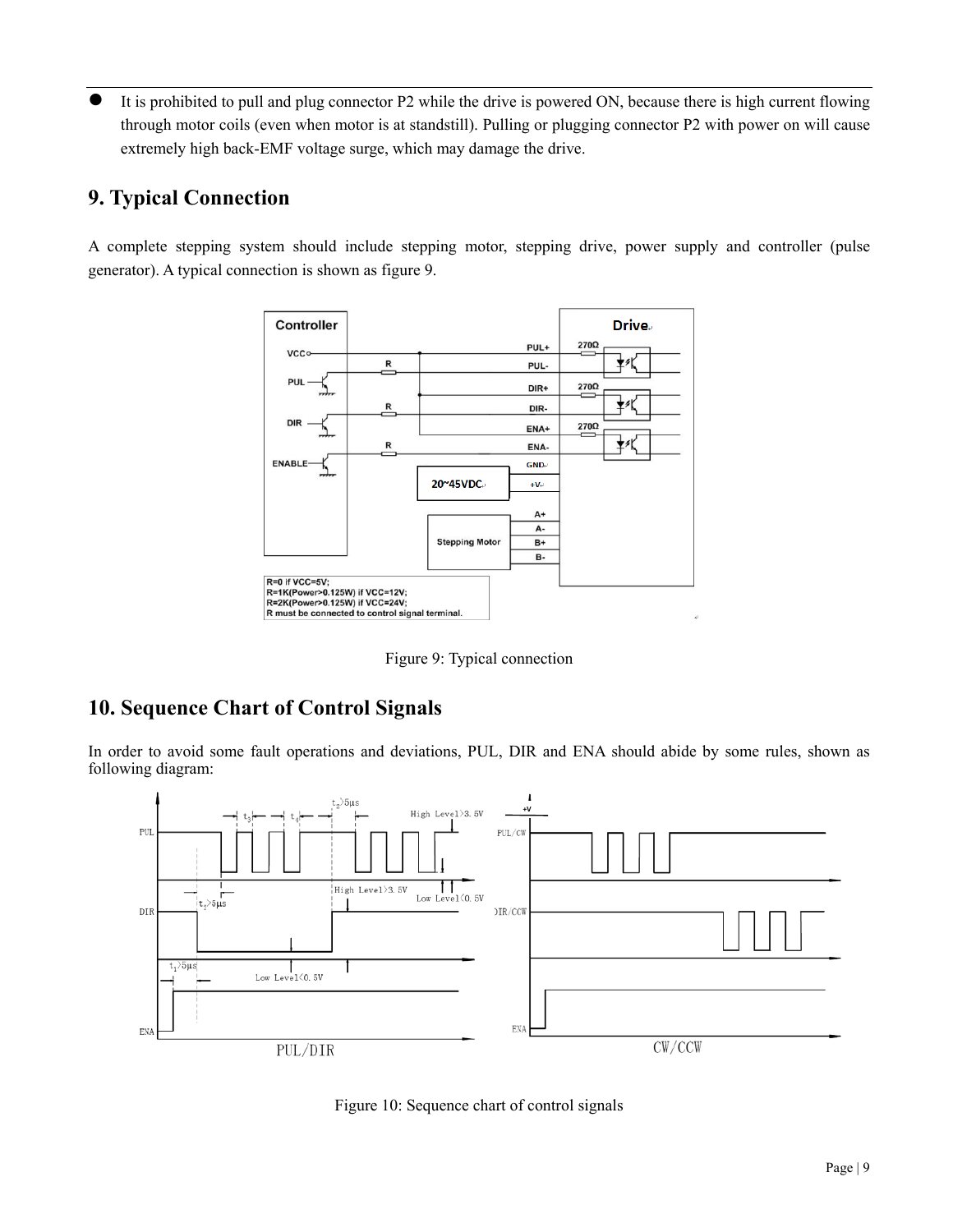#### **Remark:**

- a) t1: ENA must be ahead of DIR by at least 5µs. Usually, ENA+ and ENA- are NC (not connected). See "Connector P1 Configurations" for more information.
- b) t2: DIR must be ahead of PUL effective edge by 5µs to ensure correct direction;
- c) t3: Pulse width not less than  $2.5\mu s$ ;
- d)  $t4$ : Low level width not less than 2.5 $\mu$ s.

# **11. Protection Functions**

To improve reliability, the drive incorporates some built-in protections features.

| <b>Priority</b> | Time(s) of<br><b>Blink</b> | <b>Sequence wave of red LED</b> | <b>Description</b>                                                                     |
|-----------------|----------------------------|---------------------------------|----------------------------------------------------------------------------------------|
| 1st             |                            |                                 | Over-current protection activated when peak<br>current exceeds the limit.              |
| 2nd             | $\overline{2}$             |                                 | Over-voltage protection activated when drive<br>working voltage is greater than 60 VDC |
| 3nd             | 3                          | <b>.</b>                        | Reserved.                                                                              |
| 4nd             | $\overline{4}$             |                                 | Motor not connected or bad contact                                                     |

When above protections are active, the motor shaft will be free or the red LED blinks. Reset the drive by repowering it to make it function properly after removing above problems.